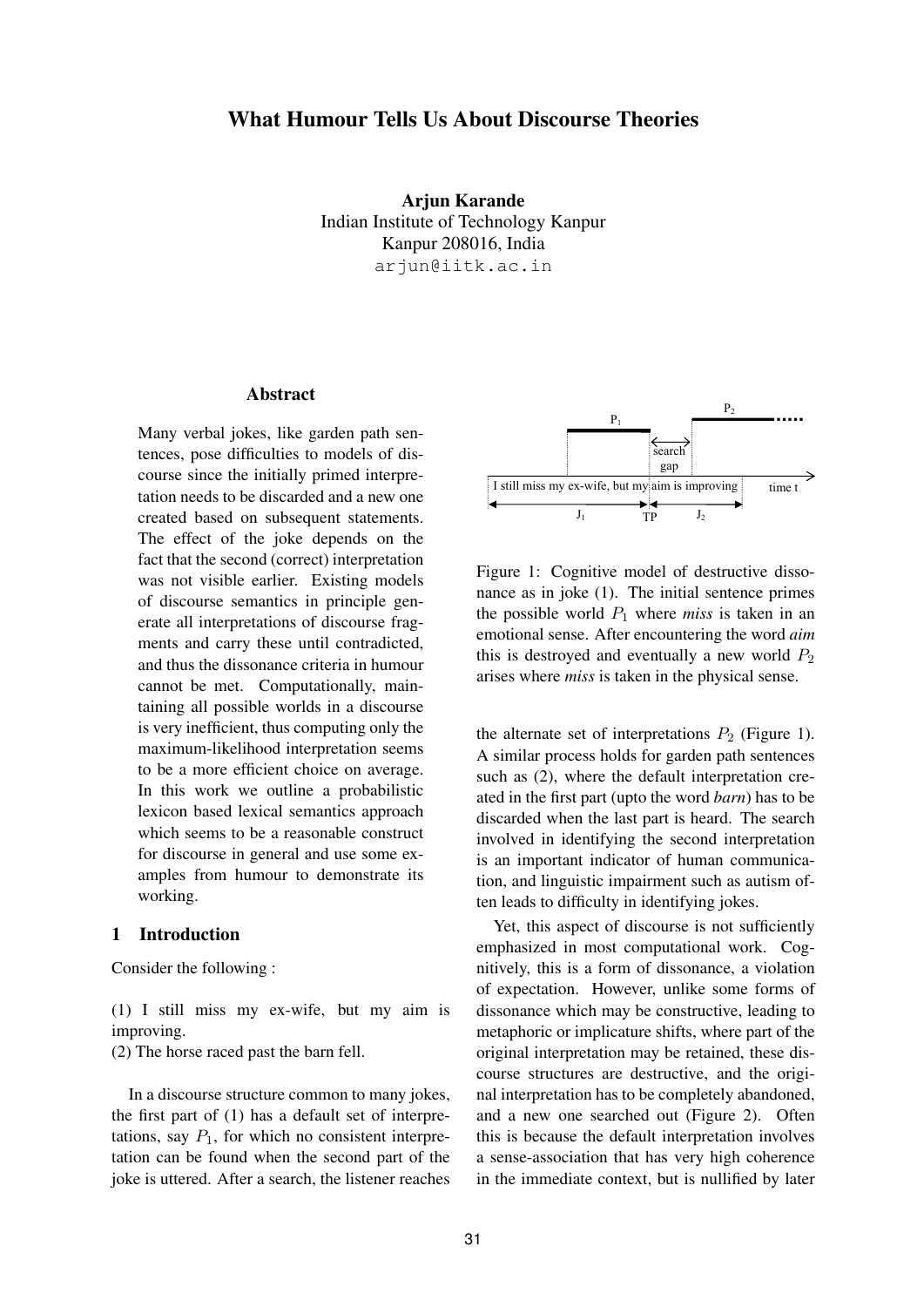

Figure 2: Cognitive Dissonance in Discourse (a-c) can be Constructive, where the interpretation  $P_1$ does not disappear completely after the dissonant utterance, or (d) Destructive, where  $P_2$  has to be arrived at afresh and  $P_1$  is destroyed completely.

utterances.

While humour may involve a number of other mechanisms such as allusion or stereotypes (Shibles, 1989; Gruner, 1997), a wide class of verbal humour exhibits destructive dissonance. For a joke to work, the resulting interpretation must result in an incongruity, what (Freud, 1960) calls an 'energy release' that breaks the painful barriers we have around forbidden thoughts.

Part of the difficulty in dealing with such shifts is that it requires a rich model of discourse semantics. Computational theories such as the *General Theory of Verbal Humour* (Attardo and Raskin, 1991) have avoided this difficult problem by adopting extra-linguistic knowledge in the form of scripts, which encode different oppositions that may arise in jokes. Others (Minsky, 1986) posit a general mechanism without considering specifics. Other models in computation have attempted to generate jokes using templates (Attardo and Raskin, 1994; Binsted and Ritchie, 1997) or recognize jokes using machine learning models (Mihalcea and Strapparava, 2005).

Computationally, the fact that other less likely interpretations such as  $P_2$  are not visible initially, may also result in considerably efficiency in more common situations, where ambiguities are not generated to begin with. For example, in joke (1) the interpretation after reading the first clause, has the word *miss* referring to the abstract act of missing a dear person. After hearing the punch line, somewhere around the word *aim*, (the trigger point  $TP$ ), we have to revise our interpretation to one where *miss* is used in a physical sense, as in

shooting a target. Then, the forbidden idea of hurting ex-wives generates the humour. By hiding this meaning, the mechanism of destructive dissonance enables the surprise which is the crux of the joke.

In the model proposed here, no extra-linguistic sources of knowledge are appealed to. Lexical Semantics proposes rich inter-relations encoding knowledge within the lexicon itself (Pustejovksy, 1995; Jackendoff, 1990), and this work considers the possibility that such lexicons may eventually be able to carry discourse interpretations as well, to the level of handling situations such as the destructive transition from a possible-world  $P_1$  to possible world  $P_2$ . Clearly, a desideratum in such a system would be that  $P_1$  would be the preferred interpretation from the outset, so much so that  $P_2$ , which is in principle compatible with the joke, is not even visible in the first part of the joke. It would be reasonable to assume that such an interpretation may be constructed as a "Winner Take All" measure using probabilistic inter-relations in the lexicon, built up based on usage frequencies. This would differ from existing theories of discourse in several ways, as will be illustrated in the following sections.

### **2 Models of Discourse**

Formal semantics (Montague, 1973) looked at logical structures, but it became evident that language builds up on what is seemingly semantic incompatibility, particularly in Gricean *Implicature* (Grice, 1981). It became necessary to look at the relations that describe interactions between such structures. (Hobbs, 1985) introduces an early theory of discourse and the notion of *coherence relations*, which are applied recursively on discourse segments. Coherence relations, such as *Elaboration*, *Explanation* and *Contrast*, are relations between discourse units that bind segments of text into one global structure. (Grosz and Sidner, 1986) incorporates two more important notions into its model - the idea of intention and focus. The *Rhetorical Structure Theory*, introduced in (Mann and Thompson, 1987), binds *text spans* with *rhetorical relations*, which are discourse connectives similar to coherence relations.

The *Discourse Representation Theory (DRT)* (Kamp, 1984) computes inter-sentential anaphora and attempts to maintain text cohesion through sets of predicates, termed *Discourse Representation Structures (DRSs)*, that represent discourse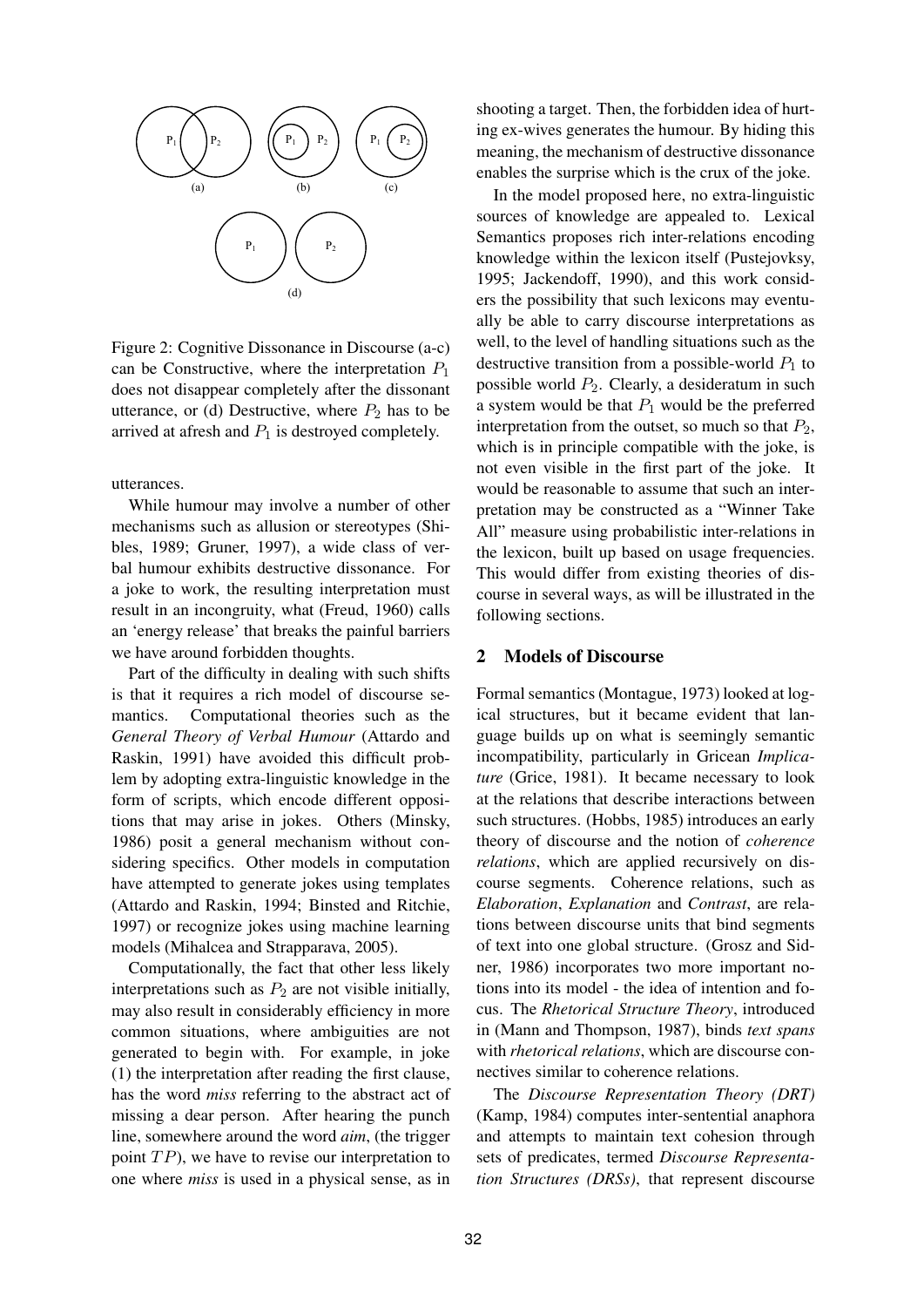

Figure 3: Rhetorical Relations for joke (3)

units. A *Principal DRS* accumulates information contained in the text, and forms the basis for resolving anaphora and discourse referents.

By marrying DRT to a rich set of rhetorical relations, *Segmented Discourse Representation Theory* (SDRT) (Lascarides and Asher, 2001) attempts to to create a dynamic framework that tries to bridge the semantic-pragmatic interface. It consists of three components - *Underspecified Logical Formulae (ULF)*, *Rhetorical Relations* and *Glue Logic*. Semantic representation in the ULF acts as an interface to other levels. Information in discourse units is represented by a modified version of DRS, called *Segmented Discourse Representation Structures (SDRSs)*. SDRSs are connected through rhetorical relations, which posit relationships on SDRSs to bind them. To illustrate, consider the discourse in (3):

(3) Who supports Gorbachev? No one does, he can still walk by himself!

The rhetorical relations over the discourse are shown in Figure 3. Here, *Explanation* induces subordination and implies that the content of the subordinate SDRSs work on further qualifying the principal SDRS, while *Question-Answer Pair* induces coordination. Rhetorical relations thus connect semantic units together to formalize the flow in a discourse. SDRT's Glue Logic then runs sequentially on the ULF and rhetorical relations to reduce underspecification and disambiguation and derive inferences through the discourse. The way inferencing is done is similar to DRT, with the additional constraints that rhetorical relations specify.

A point to note is SDRT's *Maximum Discourse Coherence (MDC) Principle*. This principle is used to resolve ambiguity in interpretation by maximizing discourse coherence to obtain the *Pragmatically Preferred* interpretation. There are three conditions on which MDC works: (a) The more rhetorical relations there are between two units, the more coherent the discourse. (b) The more anaphorae that are resolved, the more coherent the discourse. (c) Some rhetorical relations can be measured for coherence as well. For example, the coherence of *Contrast* depends on how dissimilar its connected prepositions are. SDRT uses rhetorical relations and MDC to resolve lexical and semantic ambiguities. For example, in the utterance 'John bought an apartment. But he rented it', the sense of *rented* is that of renting out, and that is resolved in SDRT because the word *but* cues the relation *Contrast*, which prefers an interpretation that maximizes semantic contrast between its connectives.

Glue logic works by iteratively extracting subsets of inferences through the flow of the discourse. This is discussed in more detail later.

#### **2.1 Lexicons for Discourse modeling**

Pustejovsky's Generative Lexicon (GL) model (Pustejovksy, 1995) outlines an ambitious attempt to formulate a lexical semantics framework that can handle the unboundedness of linguistic expressions by providing a rich semantic structure, a principled ontology of concepts (called *qualia*), and a set of generative devices in which participants in a phrase or sentence can influence each other's semantic properties.

The ontology of concepts in GL is hierarchical, and concepts that exhibit similar behaviour are grouped together into subsystems called *Lexical Conceptual Paradigms* (LCP). As an example, the GL structure for *door* is an LCP that represents both the use of door as a physical object such as in 'he knocked on the door', as well as an aperture like in 'he entered the door'.

In this work, we extend the GL structures to incorporate likelihood measures in the ontology and the event structure relations. The *Probabilistic Qualia Structure*, which outlines the ontological hierarchy of a lexical item, also encodes frequency information. Every time the target word appears together with an ontologically connected concept, the corresponding qualia features are strengthened. This results in a probabilistic model of qualia features, which can in principle determine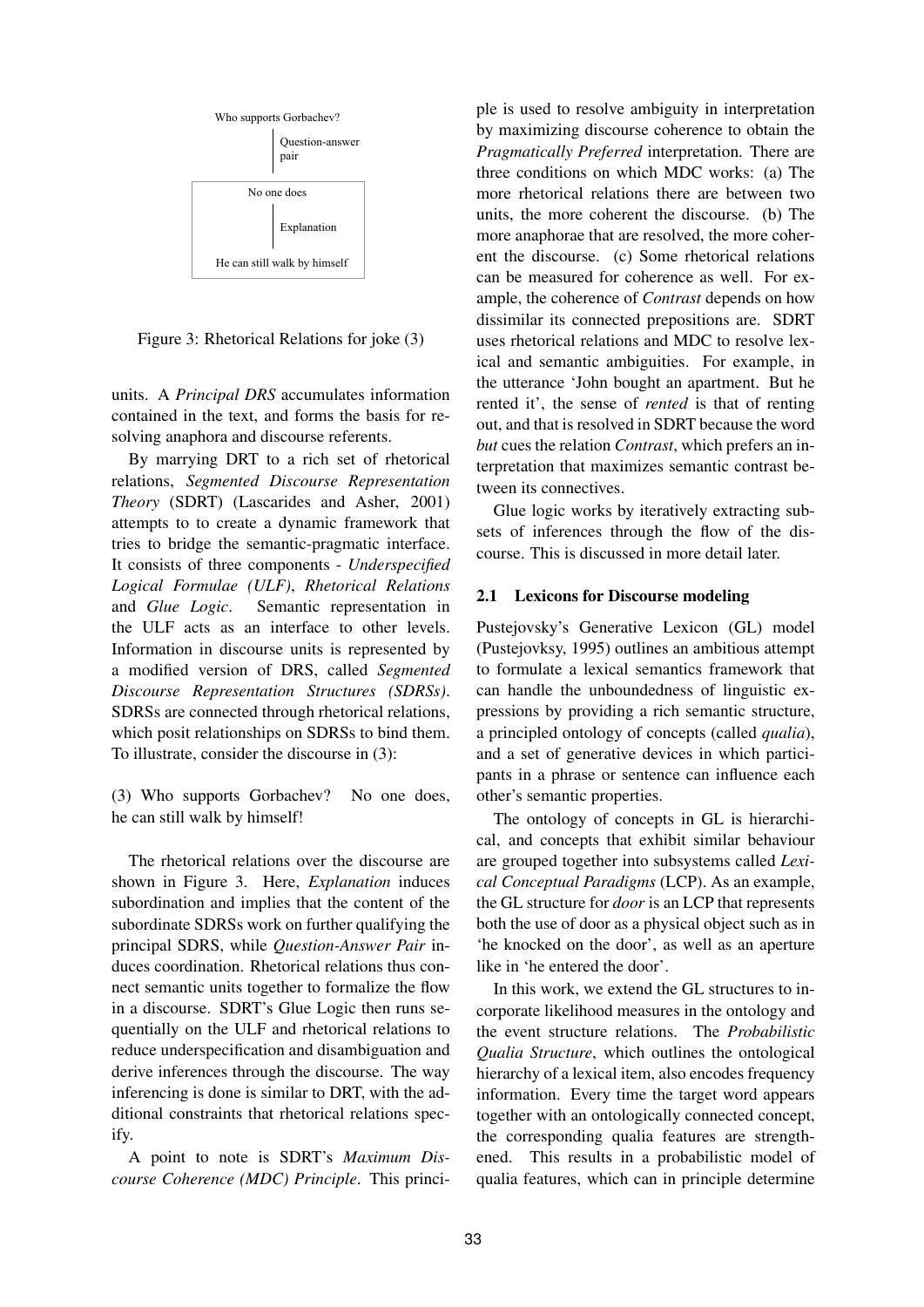that a *book* has *read* as its maximally likely telic role, but that in the context of the agent being the author, *write* becomes more likely.

Generative mechanisms work on this semantic structure to capture systematic polysemy in terms of type shifts. Thus *Type Coercion* enforces semantic constraints on the arguments of a predicate. For example, 'He enjoyed the book' is coerced to 'He enjoyed reading the book' since *enjoy* requires an activity, which is taken as the telic role of the argument, i.e. that of *book*. *Co-composition* constrains the type-shifting of the predicate by its arguments. An example is the difference between 'bake a cake' (creating a new object) versus 'bake beans' (state change). Finally, *Selective Binding* type-shifts a modifier based on the head. For example, in 'old man' and 'old book', the property being modified by *old* is shifted from physical-age to information-recency.

To accommodate for likelihoods in generative mechanisms, we need to incorporate conditional probabilities between the lexical and ontological entries that the mechanisms work on. These probabilities can be stored within the lexicon itself or integrated into the generative mechanisms. In either case, mechanisms like *Type Coercion* should no longer exhibit a default behaviour - the coercion must change based on frequency of occurrence and context.

# **3 The Analysis of Humour**

The General Theory of Verbal Humour (GTVH), introduced earlier, is a well-known computational model of humour. It uses the notion of scripts to account for the opposition in jokes. It models humour as two opposing and overlapping scripts put together in a discourse, one of which is apparent and the other hidden from the reader till a trigger point, when the hidden script suddenly surfaces, generating humour. However, the notion of scripts implies that there is a script for every occasion, which severely limits the theory. On the other hand, models of discourse are more general and do not require scripts. However, they lack the mechanism needed to capture such oppositions. In addition to joke (3), consider:

(4) Two guys walked into a bar. The third one ducked.

The humour in joke (4) results from the polyse-

mous use of the word *bar*. The first sentence leads us to believe that *bar* is a place where one drinks, but the second sentence forces us to revise our interpretation to mean a solid object. GTVH would use the DRINKING BAR script before the trigger and the COLLISION script after. Joke (3), quoted in Raskin's work as well, contains an obvious opposition. The first sentence invokes the sense of *support* being that of political support. The second sentence introduces the opposition, and the meaning of *support* is changed to that of physical support.

In all examples discussed so far, the key observations are that (i) a single inference is primed by the reader, (ii) this primary inference suppresses other inferences until (iii) a trigger point is reached.

To formalize the unfolding of a joke, we refer back to Figure 1. Let  $t$  be a point along the timeline. When  $t < TP$ , both  $P_1$  and  $P_2$  are compatible, and the possible world is  $P = P_1 \cup P_2$ .  $P_1$  is the preferred interpretation and  $P_2$  is hidden. When  $t = TP$ ,  $J_2$  is introduced, and  $P_1$  becomes incompatible with  $P_2$ , and  $P_1$  may also lose compatibility with  $J_2$ .  $P_2$  now surfaces as the preferred inference. The reader has to invoke a search to find  $P_2$ , which is represented by the *search gap*.

A possible world  $P_i = \{q_{i1}, q_{i2}, \ldots, q_{ik}\}\$ where  $q_{mn}$  is an inference. Two worlds  $P_i$  and  $P_j$ are incompatible if there exists any pair of sets of inferences whose intersection is a contradiction. i.e.

 $P_i$ is said to be incompatible with  $P_i$  iff  $\exists \{q_{i1}, q_{i2}, \ldots, q_{ik}\}$   $\subseteq$   $P_i \wedge$  $\exists \{q_{i1}, q_{i2}, \ldots, q_{il}\}$   $\subseteq$   $P_i$  such that  ${q_{i1} \wedge q_{i2} \wedge \ldots q_{ik} \wedge q_{j1} \wedge q_{j2} \wedge \ldots q_{jl}} \Rightarrow F.$ They are said to be compatible if no such subsets exist.

We now explore in detail why compositional discourse models fail to handle the mechanisms of humour.

# **3.1 Beyond Scripts - Why Verbal Humour Should Be Winner Take All**

An argument against the approach of existing discourse models like SDRT concerns their iterative inferencing. At each point in the process of infer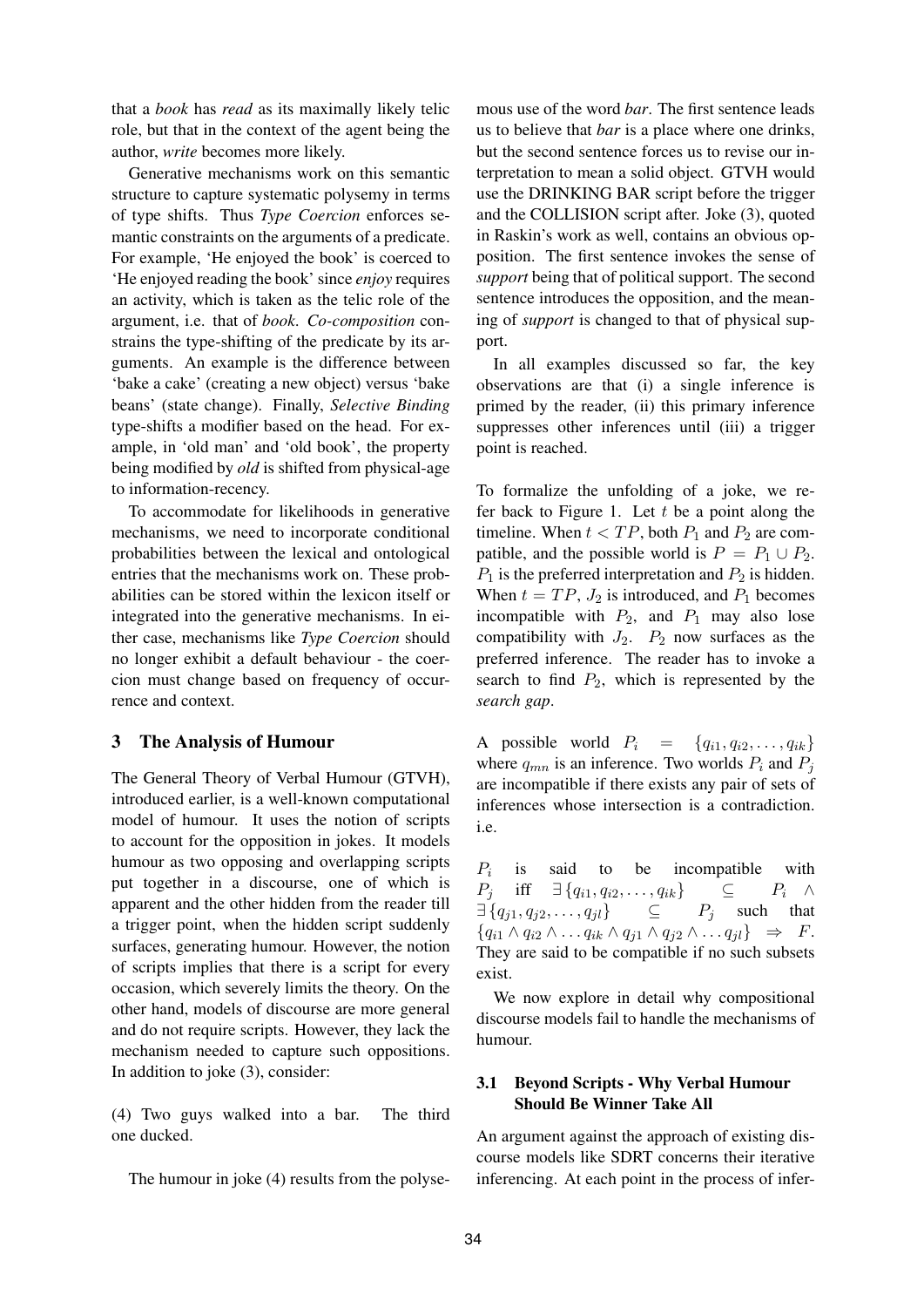encing, SDRT's Glue Logic carries over all interpretations possible within its constraints as a set. MDC ranks contending inferences, allowing less preferred inferences to be discarded, and the result of this process is a subset of the input to it. Contrasting inferences can coexist through underspecification, and the contrast is resolved when one of them loses compatibility. This is cognitively unlikely; (Miller, 1956) has shown that the human brain actively retains only around seven units of information. With such a limited working memory, it is not cognitively feasible to model discourse analysis in this manner. Cognitive models working with limited-capacity short-term memory like in (Lewis, 1996) support the same intuition. Thus, a better approach would be a *Winner Take All (WTA)* approach, where the most likely interpretation, called the winner, suppresses all other interpretations as we move through the discourse. The model must be revised to reflect new contexts if they are incompatible with the existing model.

Let us now explore this with respect to joke (3). There is a Question-Answer relation between the first sentence and the next two. The semantic representation for the first sentence alone is:

$$
\exists x (support(x, Grobachev)), x =?
$$

The  $x =$ ? indicates a missing referent for *who*. Using GL, it is not difficult to resolve the sense of *support* to mean that of political support. To elaborate, the lexical entry of *Gorbachev* is an LCP of two senses - that of the head of government and that of an animate, as shown:

| Gorbachev  |                           |
|------------|---------------------------|
|            | $ARG1 = x: man$           |
| $ARGSTR =$ | $ARG2 = y$ : head of govt |
|            | $D-ARS3 = z: community$   |
| $OUALIA =$ | $human. president\_lcp$   |
|            | FORMAL = $p(x, y)$        |
|            | TELIC = $qovern(y, z)$    |

The two senses of *support* applicable in this context are that of physical support and of political support. We use abstract support as a generalization of the political sense. The analysis of the first sentence alone would allow for both these possibilities:

$$
\begin{bmatrix} \text{support}_{\text{abs}} \\ \text{ARGSTR} = \left[ \begin{array}{l} \text{ARG1} = x \text{: animate} \\ \text{ARG2} = y \text{: abstract entity} \end{array} \right] \\ \text{EVENTSTR} = \left[ \begin{array}{l} \text{E}_1 = e_1 \text{ : process} \\ \text{FORMAL} = \text{support}_{\text{abs}}.\text{act}(e_1, x, y) \\ \text{AGENTIVE} = \dots \end{array} \right] \end{bmatrix}
$$

| $support_{\text{phy}}$                                                                 |  |
|----------------------------------------------------------------------------------------|--|
| $ARG1 = x$ : physical_entity<br>$ARGSTR =$<br>$ARG2 = y$ : physical_entity             |  |
| EVENTSTR = $E_1 = e_1$ : process                                                       |  |
| FORMAL = support <sub>phy</sub> $\text{act}(e_1, x, y)$<br>$OUALIA =$<br>$AGENTIVE = $ |  |

Thus, after the first sentence, the sense of support includes both senses, i.e.  $support \in$  $\{support_{abs}, support_{phy}\}.$ 

We then come across the second sentence and establish the semantic representation for it, as well as establish rhetorical relations. We find that the sentence contains  $walk(z)$ . SDRT's Right Frontier Rule resolves the referent *he* to Gorbachev. Also, the clause 'no one does' resolves the referent  $x$  to  $null$ . Thus, we get:

#### $walk(Gorback) \land support(null, Gorback)$

Now consider the lexical entry for walk:

| walk       |                                                                       |  |
|------------|-----------------------------------------------------------------------|--|
|            | $ARGSTR = \left[ \text{ ARG1} = x \text{: animate} \right]$           |  |
|            | EVENTSTR $=$ $\lceil$ E <sub>1</sub> = $e_1$ : process                |  |
| $OUALIA =$ | FORMAL = walk_act $(e_1, x)$<br>$AGENTIVE = walk\text{begin}(e_1, x)$ |  |

The action walk requires an animate argument. Since  $walk(Gorback)$  is true, the sense of support in the previous sentence is restricted to mean physical support, i.e.  $support = support_{phy}$ , since only  $support_{phy}$  can take an animate argument as its object - the *abstract\_entity* requirement of  $support_{abs}$  causes it to be ruled out, ending at a final inference.

The change of sense for *support* is key to the generation of humour, but SDRT fails to recognize the shift since it neither has any priming mechanism nor revision of models built into it. It merely works by restricting the possible inferences as more information becomes available. Referring to Figure 1 again, SDRT will only account for the refinement of possible worlds from  $P_1 \cup P_2$ to  $P_2$ . It will not be able to account for the priming of either  $P_i$ , which is required.

# **4 A Probabilistic Semantic Lexicon**

We now introduce a WTA model under which priming could be well accounted for. We would like a model under which a single interpretation is made at each point in the analysis. We want a set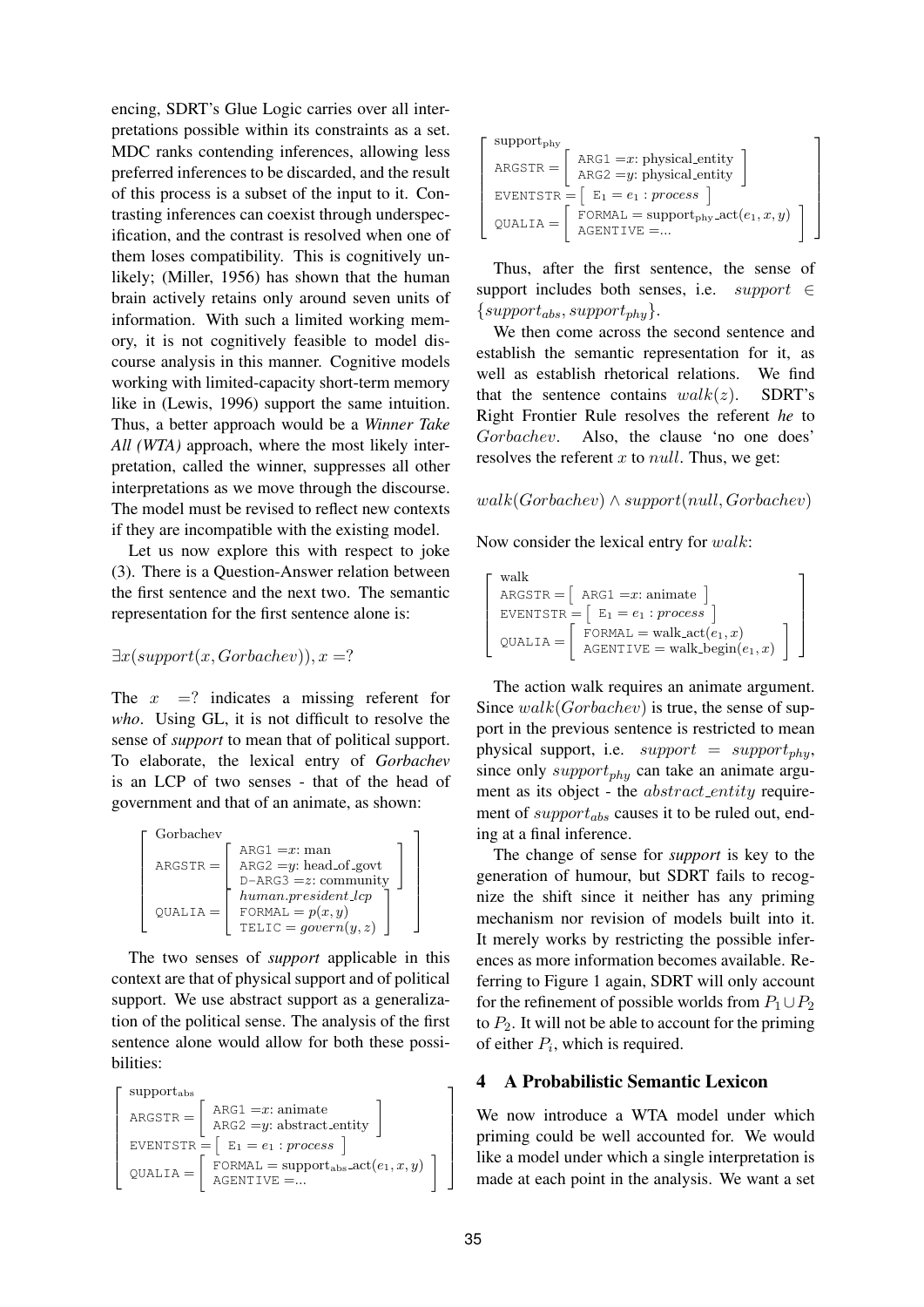of possible worlds  $P$  such that:

$$
J_1 \longrightarrow_{WTA} P =
$$
  
{*p*: *p* is a world consistent with  $J_1$ }

*WTA* ensures that only the prime world P is chosen by  $J_1$ . When  $J_2$  is analyzed, no world  $p \in P$  can satisfy  $J_2$ , i.e:

$$
\forall p \in P, \neg J_2 \longrightarrow p
$$

In this case, we need to backtrack and find another set  $P'$  that satisfies both  $J_1$  and  $J_2$ , i.e:

$$
(J_1, J_2) \longrightarrow_{WTA} P'
$$

In Figure 1,  $P = P_1$  and  $P' = P_2$ .

The most appropriate way to achieve this is to include the priming in the lexicon itself. We present a lexical structure where senses of compositional units are attributed with a probability of occurrence approximated by its frequency count. The probability of a composition can then be calculated from the individual probabilities. The highest probability is primed. Thus, at every point in the discourse, only one inference emerges as primary and suppresses all other inferences. As an example, the proposed structure for Gorbachev is presented below:

$$
\begin{bmatrix}\nGorbachev \\
ARGSTR = \n\begin{bmatrix}\nARG1 = x: man \\
ARG2 = y: head_of.govt \\
D-ARG3 = z: community\n\end{bmatrix} \\
\text{QUALIA} = \n\begin{bmatrix}\nFORMAL = p(x, y) \\
p (man) = p_1 \\
p (head_of.govt) = p_2 \\
... \end{bmatrix}\n\end{bmatrix}
$$

Instead of using the concept of an LCP as in classical GL, we assign probabilities to each sense encountered. These probabilities can then facilitate priming.

To add weight to the argument with empirical data, we use WordNet (Fellbaum, 1998), built on the British National Corpus, as an approximation for frequency counts. We find that

 $P(support_{abs}) = 0.59$  and  $P(support_{phy}) = 0.36.$ 

Similarly, for the notion of Gorbachev, it is plausible to assume that Gorbachev as head of government is more meaningful for most of us, rather than just another old man. In order to make an inference after the first sentence, we need to *search* for the correct interpretation, i.e. we need to find  $argmax_{i,j} (P(support_i/Gorbackev_j)),$ which intuitively should be  $P(support_{abs}/head\_of\_govt)$ . Making a similar analysis as in the previous section, the second sentence should violate the first assumption, since  $walk(Gorback)$  cannot be true (since  $P(abstruct\_entity) = 0$ ). Thus, we need to revise our inference, moving back to the first sentence and choosing  $max(P(support_i/Gorbackev_i))$  that is compatible with the second sentence. This turns out to be  $P(support_{phy}/animate)$ . Thus, the distinct shift between inferences is captured in the course of analysis. Cognitive studies such as the studies on Garden Path Sentences strengthen this approach to analysis. (Lewis, 1996), for example, presents a model that predicts cognitive observations with very limited working memory.

Storing the inter-lexical conditional probabilities is also an issue, as mentioned earlier. Where, for example, do we store  $P(support_i/Gorbackev_i)$ ? One possible approach would be to store them with either lexical item. A better approach would be to bestow the responsibility of calculating these probabilities upon the generative mechanisms of the semantic lexicon whenever possible.

Let us now analyze joke (1) under the probabilistic framework. Again, approximations for probability of occurrence will be taken from WordNet. The entry for *wife* in WordNet lists just one sense, and so we assign a probability of 1 to it in its lexical entry:

$$
\left[\begin{array}{c}\text{wife} \\ \text{ARGSTR} = \left[\begin{array}{c}\text{ARG1} = x \colon \text{woman} \\ \text{D-ARG2} = y \colon \text{man} \\ \text{FORMAL} = husband(x) = y \\ \text{AGENTIVE} = marriage(x, y) \\ \text{p (woman)} = 1\end{array}\right]\end{array}\right]
$$

The humour is generated due to the lexical ambiguity of *miss*. We list the lexical entries of the two senses of *miss* that apply in this context - the first being an abstract emotional state and the other being a physical process.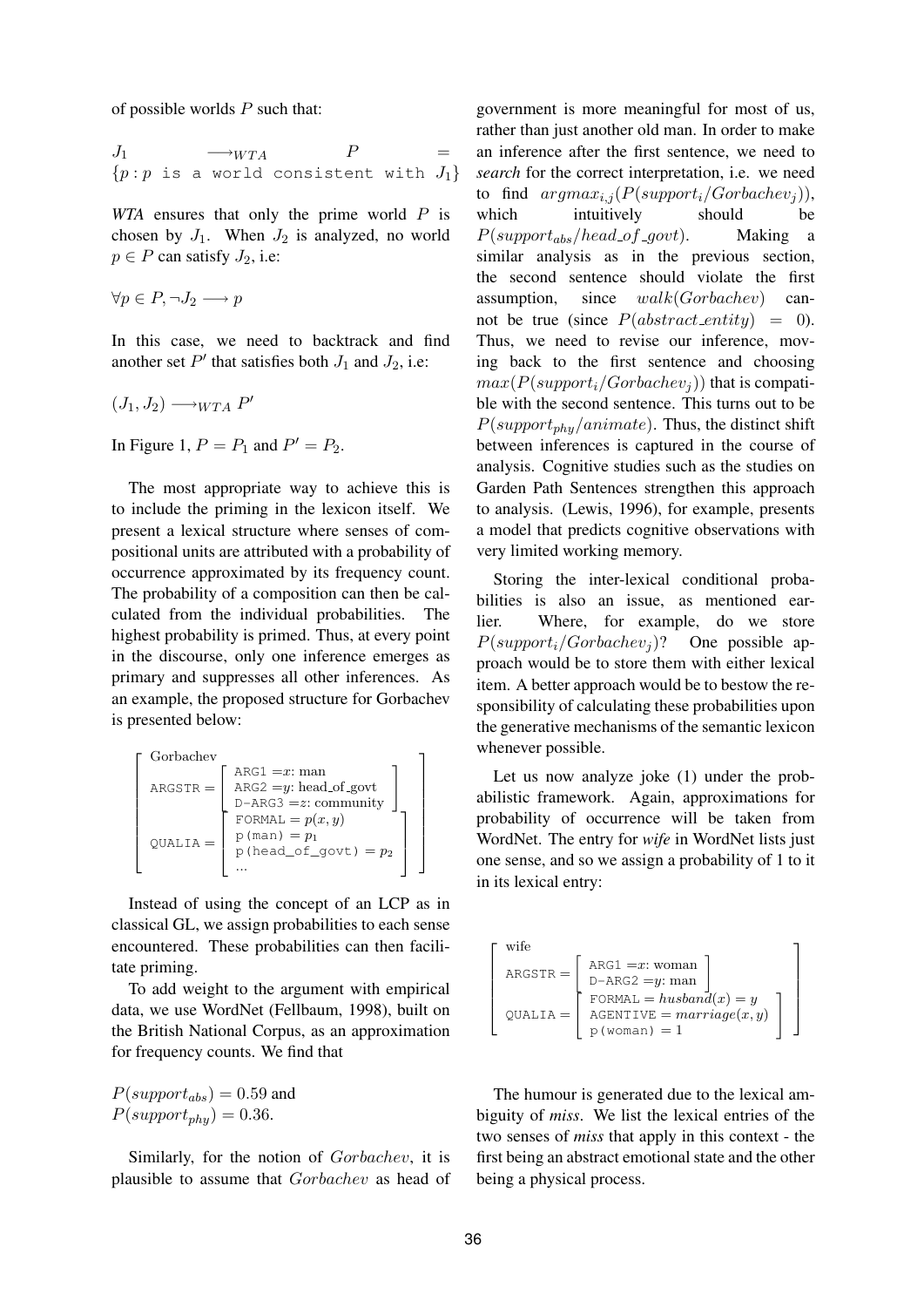

Contrast, Parallel

But my aim is improving



$$
\begin{bmatrix}\n\text{miss}_{\text{abs}} \\
\text{ARGSTR} = \begin{bmatrix}\n\text{ARG1} = x : \text{animate} \\
\text{ARG2} = y : \text{entity}\n\end{bmatrix} \\
\text{EVENTSTR} = \begin{bmatrix}\nE_1 = e_1 : \text{state}\n\end{bmatrix} \\
\text{QUALIA} = \begin{bmatrix}\n\text{FORMAL} = \text{miss}_{\text{abs}}.\text{act}(e_1, x, y) \\
\text{AGENTIVE} = \dots\n\end{bmatrix}\n\end{bmatrix}
$$

$$
\begin{bmatrix} \text{miss}_{\text{phy}} \\ \text{ARGSTR} = \left[ \begin{array}{c} \text{ARG1} = x \text{: physical entity} \\ \text{ARG2} = y \text{: physical entity} \\ \text{D-ARG1} = z \text{ : trajectory} \\ \text{E1} = e_1 \text{ : process} \\ \text{E2} = e_2 \text{ : state} \\ \text{RESTR}_2 = e_2 \\ \text{HEAD}_2 = e_2 \end{array} \right] \\ \text{QUALIA} = \left[ \begin{array}{c} \text{FORMAL} = \text{missed}_{\text{phy-act}}(e_2, x, y, z) \\ \text{AGENTIVE} = \text{shoot}(e_1, x, y, z) \end{array} \right]
$$

The Rhetorical Relations for joke (1) are presented in Figure 4. After parsing the first sentence, the logical representation obtained is:

$$
\exists e_1 \exists e_2 \exists e_3 \exists x \exists y (wife(e_1, x, y) \land \land \exists i \forall y (wife(e_1, x, y) \land e_1 < e_2 < e_3))
$$

To arrive at a prime inference, note that the semantic types of the arguments of both senses of *miss* are exclusive, and hence  $P(\text{physical\_entity/miss}_{\text{phy}})$  = 1 and  $P(entity/miss_{abs}) = 1$ . Thus, using Bayes Theorem, to compare  $P(miss_{abs}/entity)$  and  $P(miss_{phy}/physical\_entity)$ , it is sufficient to compare  $P(miss_{abs})$  and  $P(miss_{phy})$ . From WordNet,

 $P(miss_{abs}) = 0.22$  and  $P(miss_{phy}) = 0.06.$ 

Thus, the primed inference has  $miss =$  $miss_{abs}$ . The second sentence has the following logical representation:

 $\exists x(\delta goodness(aim(x)) > 0)$ 

This simply means that a measure of the aim, called *goodness*, is undergoing a positive change. The word *but* is a cue for a *Contrast* relation between the two sentences, while the discourse suggests *Parallelism*. The two senses of *aim* compatible with the first sentence are  $aim_{abs}$ , which is synonymous to *goal*, and  $\lim_{n \to \infty}$ referring to the physical sense of missing. We now need to consider  $P(aim_{abs}/miss_{abs})$  and  $P(aim<sub>phy</sub>/miss<sub>phy</sub>)$ . The semantic constraints of the rhetorical relation *Contrast* ensures that the second is more coherent, i.e. it is more probable that the contrast of physical aim getting better is more coherent with the physical sense of *miss*, and we expect this to be reflected in usage frequency as well. Therefore  $P(aim_{abs}/miss_{abs}) \leq P(aim_{phy}/miss_{phy}),$ and we need to shift our inference and make  $miss = miss_{nht}$ 

As a final assertion of the probabilistic approach, consider:

(5) You can lead a child to college, but you cannot make him think.

The incongruity in joke (5) does not result from a syntactical or semantic ambiguity at all, and yet it induces dissonance. The dissonance is not a result of compositionality, but due to the access of a whole linguistic structure, i.e. we recall the familiar proverb 'You can lead a horse to water but you cannot make it drink', and the deviation from the recognizable structure causes the violation of our expectations. Thus, access is not restricted to the lexical level; we seem to store and access bigger units of discourse if encountered frequently enough. The only way to do justice to this joke would be to encode the entire sentential structure directly into the lexicon. Our model will now also consider these larger chunks, whose meaning is specified atomically. The dissonance will now come from the semantic difference between the accessed expression and the one under analysis.

## **5 Conclusion**

We have examined the mechanisms behind verbal humour and shown how existing discourse models are inadequate at capturing the mechanisms of humour. We have proposed a probabilistic

1  $\overline{1}$  $\overline{1}$  $\overline{1}$  $\overline{1}$  $\overline{ }$  $\overline{1}$  $\overline{1}$  $\overline{1}$  $\overline{1}$  $\overline{1}$  $\overline{1}$  $\overline{1}$